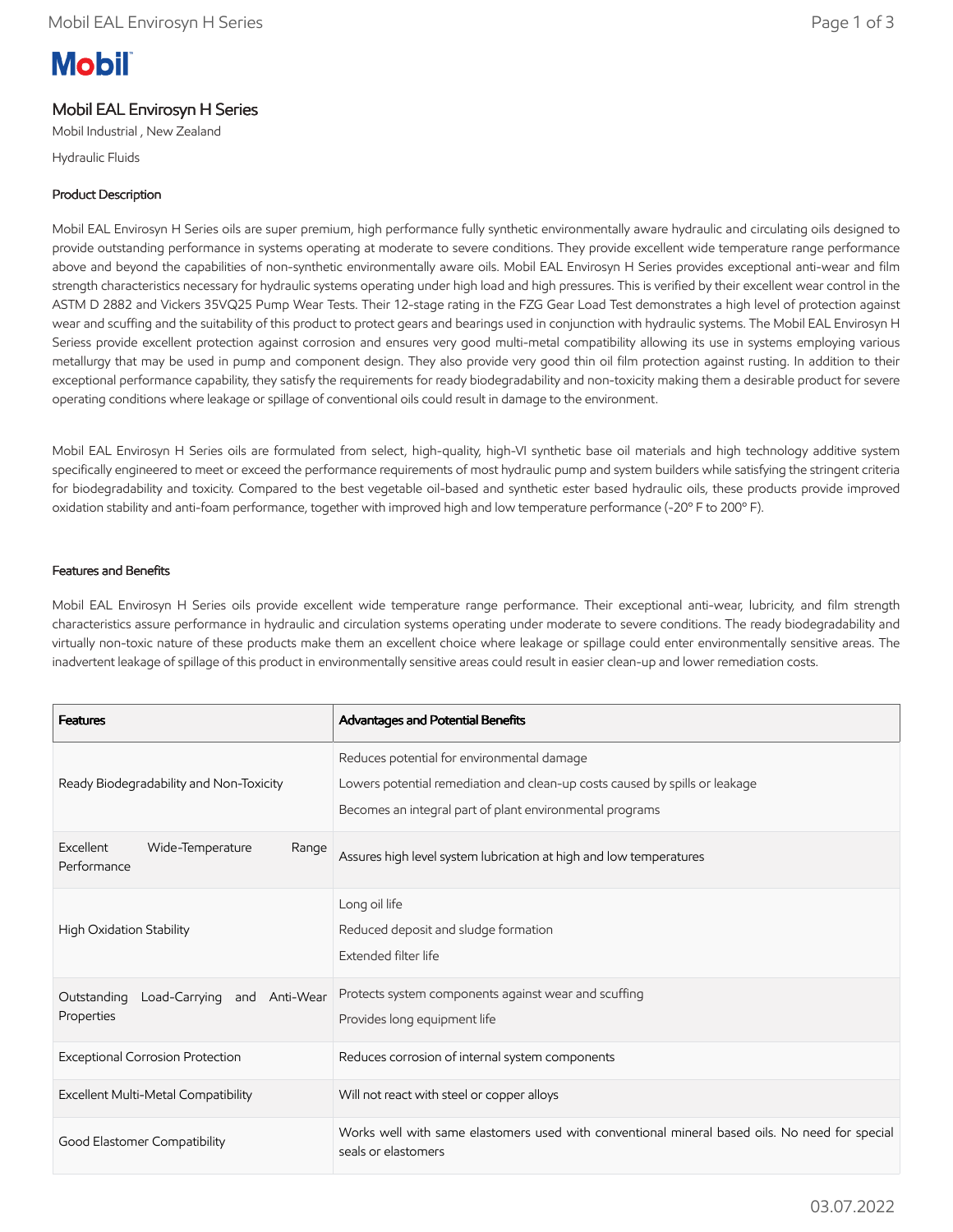# Applications

- Hydraulic systems where spills or leakage could result in damage to the environment
- In systems where readily biodegradable and virtually non-toxic fluids may be required
- Circulation systems containing gears and bearings where mild extreme-pressure characteristics are desired
- Systems containing servo-valves
- Hydraulic systems operating with oil temperatures in the range of -20F to 200F
- Marine and mobile equipment operating in environmentally sensitive areas
- Circulation systems operating under mild to moderate service conditions
- Industrial hydraulic systems where leaked or spilled fluids could get into plant effluent
- Air line oilers and some limited oil-mist generating systems
- Air-over-hydraulic fluid systems operating in environmentally sensitive areas

# Specifications and Approvals

| This product is recommended for use in applications requiring: |  | 68       |
|----------------------------------------------------------------|--|----------|
| Eaton I-286-S                                                  |  |          |
| Eaton M-2950-S                                                 |  | $\times$ |

#### Properties and Specifications

| Property                                             | 32            | 46            | 68            |
|------------------------------------------------------|---------------|---------------|---------------|
| Grade                                                | <b>ISO 32</b> | <b>ISO 46</b> | <b>ISO 68</b> |
| Aquatic Toxicity, LL50, ppm, OECD 203 Mod            | >5000         | >5000         | >5000         |
| Biodegradability, CO2 Conversion, %, EPA560/6-82-003 | $>60$         | $>60$         | $>60$         |
| Density @ 15 C, kg/l, ASTM D4052                     | 0.869         | 0.874         | 0.884         |
| FZG Scuffing, Fail Load Stage, A/8.3/90, ISO 14635-1 | 12            | 12            | 12            |
| Flash Point, Cleveland Open Cup, °C, ASTM D92        | 268           | 260           | 266           |
| Kinematic Viscosity @ 100 C, mm2/s, ASTM D445        | 6.36          | 7.8           | 10.1          |
| Kinematic Viscosity @ 40 C, mm2/s, ASTM D445         | 33.1          | 48.8          | 69            |
| Pour Point, °C, ASTM D97                             | $-39$         | $-45$         | $-39$         |
| Rust Characteristics, Procedure B, ASTM D665         | <b>PASS</b>   | <b>PASS</b>   | <b>PASS</b>   |
| Viscosity Index, ASTM D2270                          | 147           | 145           | 138           |

#### Health and Safety

Health and Safety recommendations for this product can be found on the Material Safety Data Sheet (MSDS) @ [http://www.msds.exxonmobil.com/psims](http://www.msds.exxonmobil.com/psims/psims.aspx)